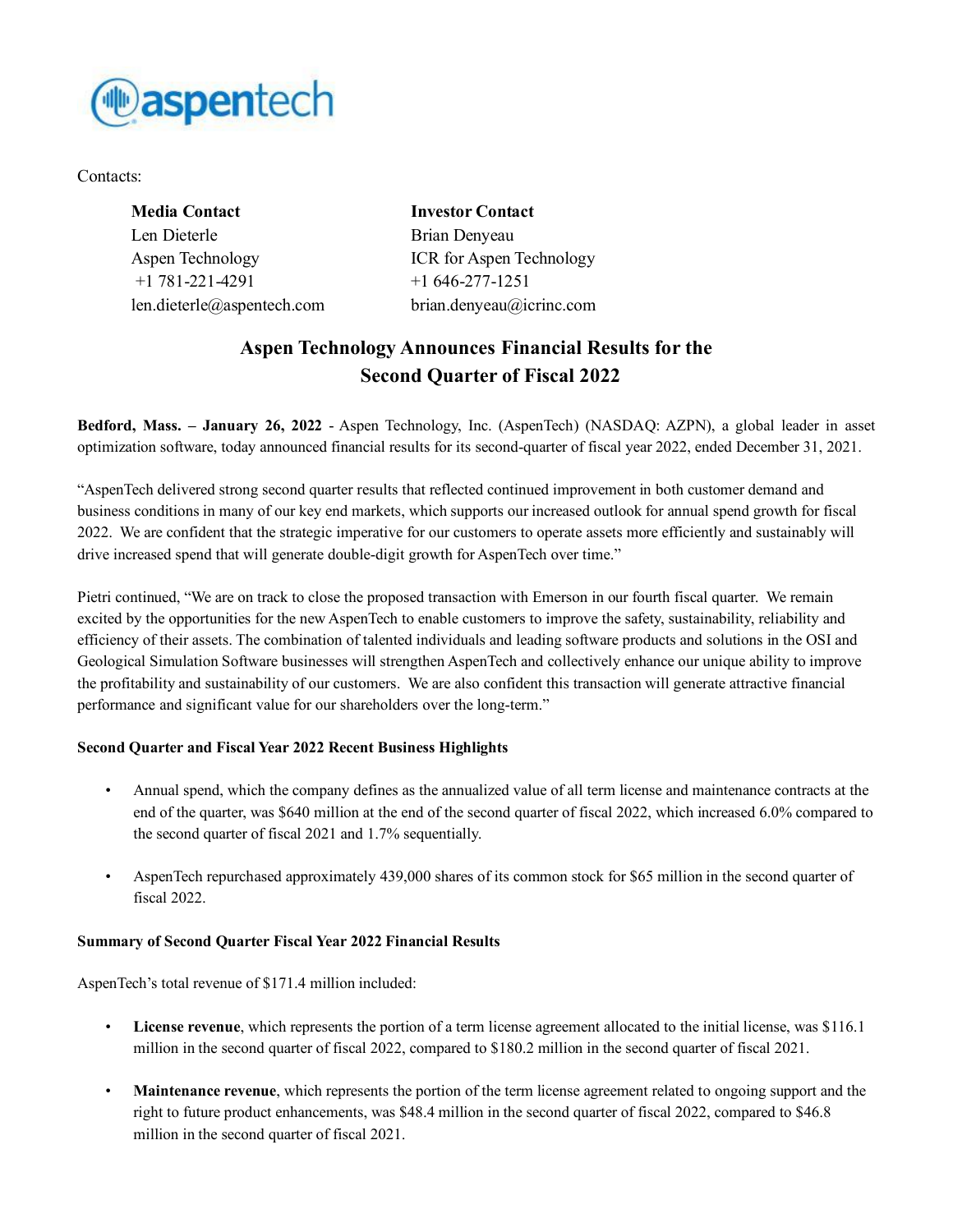• **Services and other revenue** was \$6.9 million in the second quarter of fiscal 2022, compared to \$6.7 million in the second quarter of fiscal 2021.

For the quarter ended December 31, 2021, AspenTech reported income from operations of \$68.5 million, compared to income from operations of \$149.5 million in the second quarter of fiscal 2021.

Net income was \$61.9 million for the quarter ended December 31, 2021, leading to net income per share of \$0.92, compared to net income per share of \$1.89 in the same period last fiscal year.

Non-GAAP income from operations was \$92.2 million for the second quarter of fiscal 2022, compared to non-GAAP income from operations of \$162.2 million in the same period last fiscal year. Non-GAAP net income was \$80.6 million, or \$1.20 per share, for the second quarter of fiscal 2022, compared to non-GAAP net income of \$139.3 million, or \$2.04 per share, in the same period last fiscal year. These non-GAAP results add back the impact of stock-based compensation expense, amortization of intangibles and acquisition and integration planning related fees. A reconciliation of GAAP to non-GAAP results is presented in the financial tables included in this press release.

AspenTech had cash and cash equivalents of \$211.4 million and total borrowings, net of debt issuance costs, of \$285.2 million at December 31, 2021.

During the second quarter, the company generated \$41.3 million in cash flow from operations and \$51.9 million in free cash flow. Free cash flow is calculated as net cash provided by operating activities adjusted for the net impact of: purchases of property, equipment and leasehold improvements; payments for capitalized computer software development costs, and other nonrecurring items, such as acquisition and integration planning related payments.

## **Business Outlook**

Based on information as of today, January 26, 2022, AspenTech is issuing the following guidance for fiscal year 2022:

- Annual spend growth of 7-8% year-over-year
- Free cash flow of \$280 to \$290 million
- Total bookings of \$814 to \$840 million
- Total revenue of \$737 to \$754 million
- GAAP total expense of \$413 to \$418 million
- Non-GAAP total expense of \$340 to \$345 million
- GAAP operating income of \$324 to \$336 million
- Non-GAAP operating income of \$397 to \$409 million
- GAAP net income of \$295 to \$306 million
- Non-GAAP net income of \$353 to \$364 million
- GAAP net income per share of \$4.37 to \$4.53
- Non-GAAP net income per share of \$5.23 to \$5.39

The above guidance does not give effect to the proposed transaction with Emerson, which, if completed, is expected to close during fiscal 2022. These statements are forward-looking and actual results may differ materially. Refer to the Forward-Looking Statements safe harbor below for information on the factors that could cause AspenTech's actual results to differ materially from these forward-looking statements.

## **Use of Non-GAAP Financial Measures**

This press release contains "non-GAAP financial measures" under the rules of the U.S. Securities and Exchange Commission. Non-GAAP financial measures are not based on a comprehensive set of accounting rules or principles. This non-GAAP information supplements, and is not intended to represent a measure of performance in accordance with, disclosures required by generally accepted accounting principles, or GAAP. Non-GAAP financial measures should be considered in addition to, not as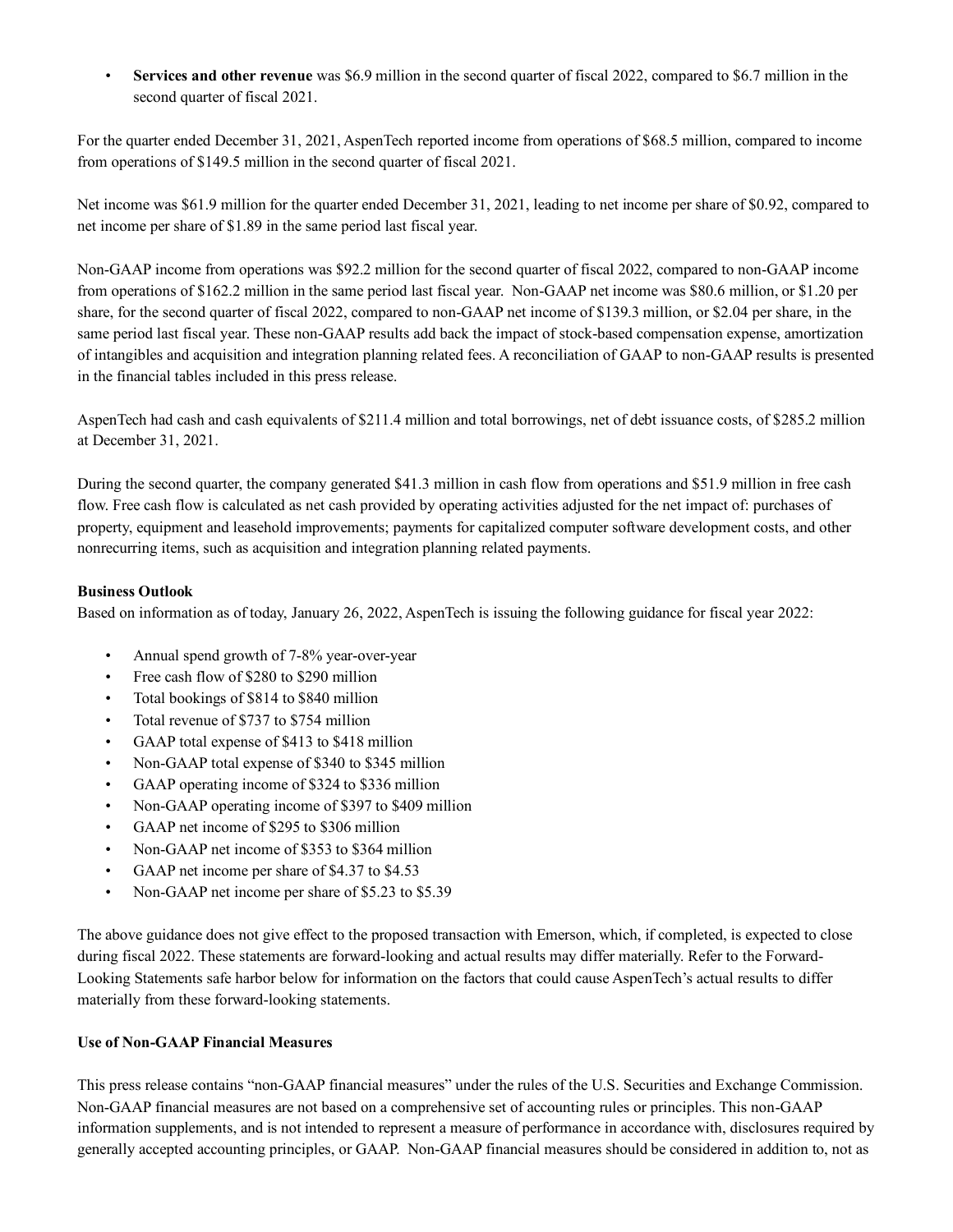a substitute for or superior to, financial measures determined in accordance with GAAP. A reconciliation of GAAP to non-GAAP results is included in the financial tables included in this press release.

Management considers both GAAP and non-GAAP financial results in managing AspenTech's business. As the result of adoption of new licensing models, management believes that a number of AspenTech's performance indicators based on GAAP, including revenue, gross profit, operating income and net income, should be viewed in conjunction with certain non-GAAP and other business measures in assessing AspenTech's performance, growth and financial condition. Accordingly, management utilizes a number of non-GAAP and other business metrics, including the non-GAAP metrics set forth in this press release, to track AspenTech's business performance. None of these non-GAAP metrics should be considered as an alternative to any measure of financial performance calculated in accordance with GAAP.

## **Conference Call and Webcast**

AspenTech will host a conference call and webcast today, January 26, 2022, at 4:30 p.m. (Eastern Time), to discuss the company's financial results for the second-quarter fiscal year 2022 as well as the company's business outlook. The live dial-in number is (866) 471-3828 or (678) 509-7573, conference ID code 9639977. Interested parties may also listen to a live webcast of the call by logging on to the Investor Relations section of AspenTech's website, http://ir.aspentech.com/events-andpresentations, and clicking on the "webcast" link. A replay of the call will be archived on AspenTech's website and will also be available via telephone at (855) 859-2056 or (404) 537-3406, conference ID code 9639977, through February 2, 2022.

## **About AspenTech**

Aspen Technology (AspenTech) is a global leader in asset optimization software. Its solutions address complex, industrial environments where it is critical to optimize the asset design, operation, and maintenance lifecycle. AspenTech uniquely combines decades of process modelling expertise with artificial intelligence. Its purpose-built software platform automates knowledge work and builds sustainable competitive advantage by delivering high returns over the entire asset lifecycle. As a result, companies in capital-intensive industries can maximize uptime and push the limits of performance, running their assets safer, greener, longer and faster. Visit AspenTech.com to find out more.

© 2022 Aspen Technology, Inc. AspenTech and the Aspen leaf logo are trademarks of Aspen Technology, Inc.

## **Forward-Looking Statements**

The second and third paragraph of this press release as well as the Business Outlook section contain forward-looking statements for purposes of the safe harbor provisions of the Private Securities Litigation Reform Act of 1995, including statements regarding the pending transaction with Emerson. The forward-looking statements regarding the pending transaction with Emerson include: the expected timing and structure of the transaction; the ability of the parties to complete the transaction considering the various closing conditions; the expected benefits of the transaction, such as improved synergies, growth potential, business plans, expanded portfolio, financial performance and strength; the position of the new AspenTech following completion of the transaction; and any assumptions underlying any of the foregoing. Forward-looking statements are based upon current plans, estimates and expectations that are subject to risks, uncertainties and assumptions. Should one or more of these risks or uncertainties materialize, or should underlying assumptions prove incorrect, actual results may vary materially from those indicated or anticipated by such forward-looking statements. We can give no assurance that such plans, estimates or expectations will be achieved and therefore, actual results may differ materially from any plans, estimates or expectations in such forward-looking statements.

Actual results may vary significantly from AspenTech's expectations based on a number of risks and uncertainties, including, without limitation: delays or reductions in demand for AspenTech solutions due to the COVID-19 pandemic; AspenTech's failure to increase usage and product adoption of aspenONE offerings or grow the aspenONE APM business, and failure to continue to provide innovative, market-leading solutions; declines in the demand for, or usage of, aspenONE software for any reason, including declines due to adverse changes in the process or other capital-intensive industries and materially reduced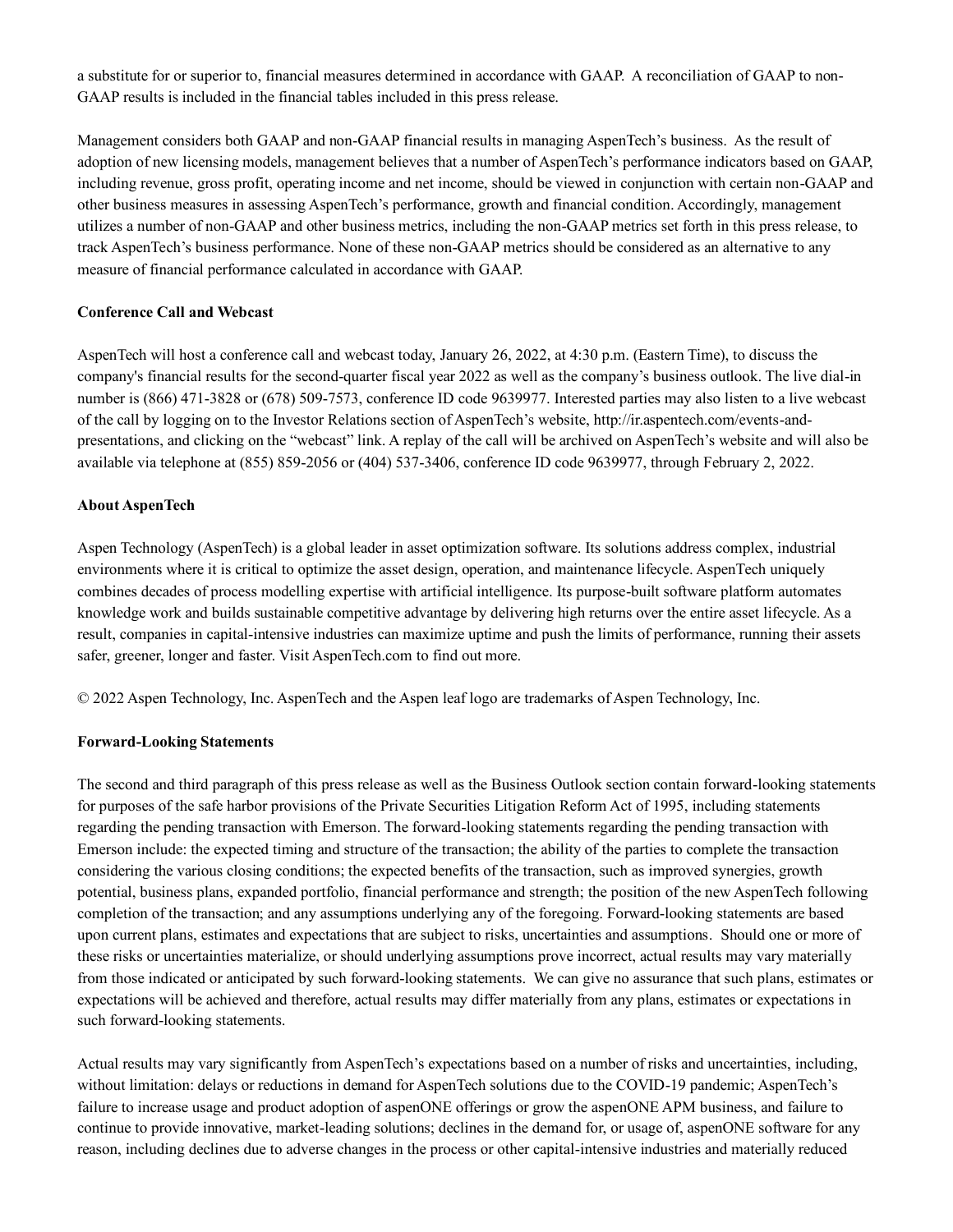industry spending budgets due to the drop in demand for oil due to the COVID-19 pandemic; unfavorable economic and market conditions or a lessening demand in the market for asset process optimization software, including materially reduced industry spending budgets due to the significant drop in oil prices arising from drop in demand due to the COVID-19 pandemic; risks of foreign operations or transacting business with customers outside the United States; risks of competition; and other risk factors described from time to time in AspenTech's periodic reports filed with the Securities and Exchange Commission.

Important factors that could cause actual results relating to the pending transaction with Emerson to differ materially from AspenTech's plans, estimates or expectations regarding the transaction include, among others: (1) that one or more closing conditions to the transaction, including certain regulatory approvals, may not be satisfied or waived, on a timely basis or otherwise, including that a governmental entity may prohibit, delay or refuse to grant approval for the consummation of the transaction, may require conditions, limitations or restrictions in connection with such approvals or that the required approval by AspenTech's stockholders may not be obtained; (2) the risk that the transaction may not be completed in the time frame expected by AspenTech or Emerson, or at all; (3) unexpected costs, charges or expenses resulting from the transaction; (4) uncertainty of the expected financial performance of the new AspenTech ("New AspenTech") following completion of the transaction; (5) failure to realize the anticipated benefits of the transaction, including as a result of delay in completing the transaction or integrating the industrial software business of Emerson with AspenTech's business; (6) the ability of New AspenTech to implement its business strategy; (7) difficulties and delays in achieving revenue and cost synergies of New AspenTech; (8) inability to retain and hire key personnel; (9) the occurrence of any event that could give rise to termination of the transaction; (10) potential litigation in connection with the transaction or other settlements or investigations that may affect the timing or occurrence of the transaction or result in significant costs of defense, indemnification and liability; (11) AspenTech's ability and the ability of Emerson and New AspenTech to successfully recover from a disaster or other business continuity problem due to a hurricane, flood, earthquake, terrorist attack, war, pandemic, security breach, cyber-attack, power loss, telecommunications failure or other natural or man-made event, including the ability to function remotely during longterm disruptions such as the COVID-19 pandemic; (12) potential adverse reactions or changes to business relationships resulting from the announcement or completion of the transaction; (13) the risk that disruptions from the transaction will harm Emerson's and AspenTech's business, including current plans and operations; (14) certain restrictions during the pendency of the transaction that may impact Emerson's or AspenTech's ability to pursue certain business opportunities or strategic transactions; (15) AspenTech's, Emerson's and new AspenTech's ability to meet expectations regarding the accounting and tax treatments of the transaction; and (16) other risk factors as detailed from time to time in Emerson's and AspenTech's reports filed with the SEC, including Emerson's and AspenTech's annual report on Form 10-K, periodic quarterly reports on Form 10- Q, periodic current reports on Form 8-K and other documents filed with the SEC.

While the list of factors presented here is considered representative, no such list should be considered to be a complete statement of all potential risks and uncertainties. Unlisted factors may present significant additional obstacles to the realization of forward-looking statements.

AspenTech cannot guarantee any future results, levels of activity, performance, or achievements. AspenTech expressly disclaims any obligation to update forward-looking statements after the date of this press release.

© 2022 Aspen Technology, Inc. AspenTech, aspenONE, asset optimization and the Aspen leaf logo are trademarks of Aspen Technology, Inc. All rights reserved. All other trademarks are property of their respective owners.

Source: Aspen Technology, Inc.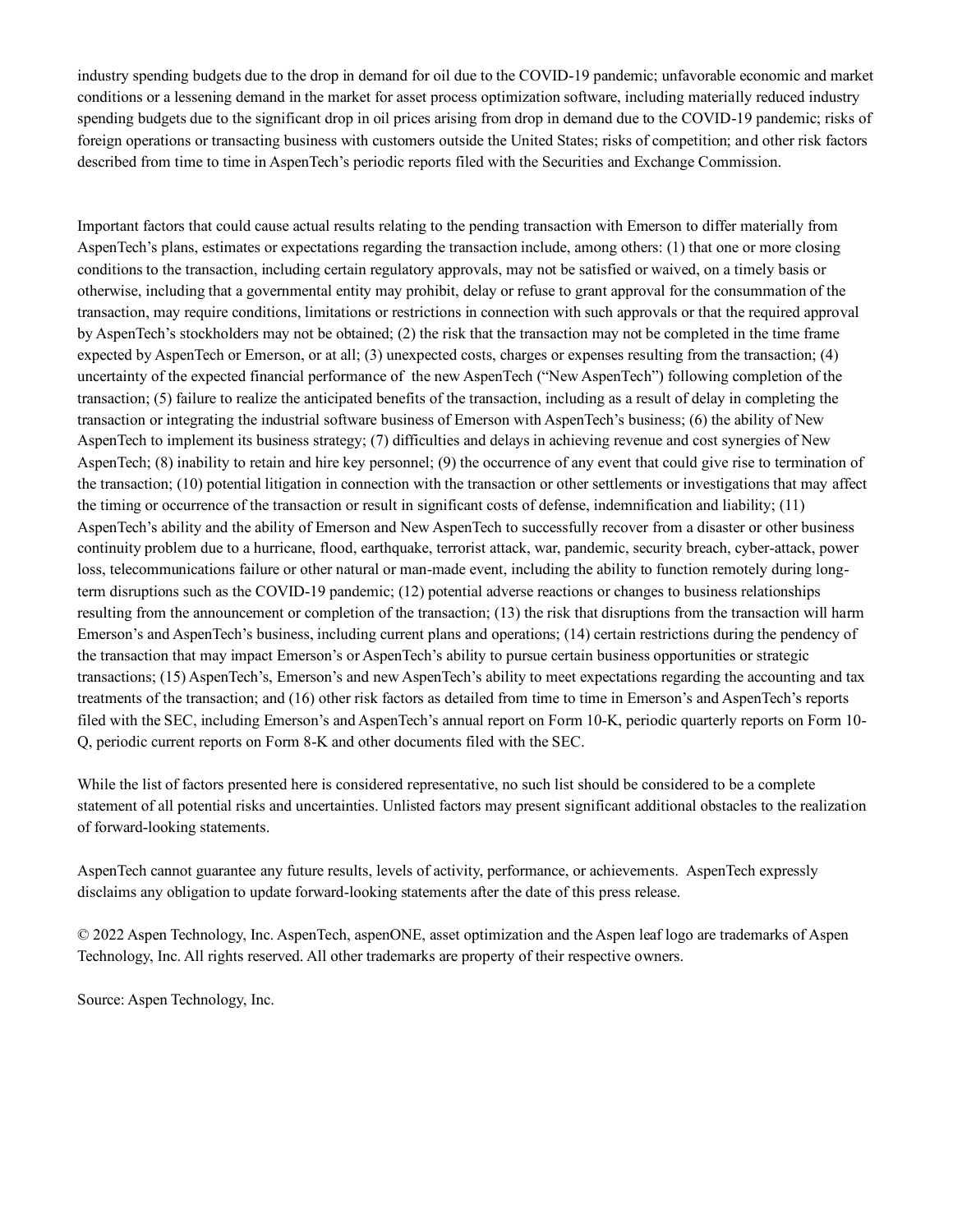# **ASPEN TECHNOLOGY, INC. AND SUBSIDIARIES**

**CONSOLIDATED STATEMENTS OF OPERATIONS**

(Unaudited in Thousands, Except per Share Data)

|                                      |               | <b>Three Months Ended</b><br>December 31. |            |                    | <b>Six Months Ended</b><br>December 31. |  |  |  |  |
|--------------------------------------|---------------|-------------------------------------------|------------|--------------------|-----------------------------------------|--|--|--|--|
|                                      |               | 2021                                      | 2020       | 2021               | 2020                                    |  |  |  |  |
| <b>Revenue:</b>                      |               |                                           |            |                    |                                         |  |  |  |  |
| License                              | \$            | 116,111 \$                                | 180,170 \$ | 197,215 \$         | 242,029                                 |  |  |  |  |
| Maintenance                          |               | 48,385                                    | 46,818     | 96,598             | 93,676                                  |  |  |  |  |
| Services and other                   |               | 6.860                                     | 6,730      | 13,563             | 12,984                                  |  |  |  |  |
| Total revenue                        |               | 171,356                                   | 233,718    | 307,376            | 348,689                                 |  |  |  |  |
| Cost of revenue:                     |               |                                           |            |                    |                                         |  |  |  |  |
| License                              |               | 2.340                                     | 2,238      | 4.802              | 4,374                                   |  |  |  |  |
| Maintenance                          |               | 4,352                                     | 4,128      | 8,914              | 8,892                                   |  |  |  |  |
| Services and other                   |               | 8,204                                     | 7,949      | 16,063             | 16,515                                  |  |  |  |  |
| Total cost of revenue                |               | 14,896                                    | 14,315     | 29,779             | 29,781                                  |  |  |  |  |
| Gross profit                         |               | 156,460                                   | 219,403    | 277,597            | 318,908                                 |  |  |  |  |
| <b>Operating expenses:</b>           |               |                                           |            |                    |                                         |  |  |  |  |
| Selling and marketing                |               | 30.630                                    | 26,575     | 60,111             | 51,747                                  |  |  |  |  |
| Research and development             |               | 25,414                                    | 22,172     | 52,271             | 44,702                                  |  |  |  |  |
| General and administrative           |               | 31,927                                    | 21,203     | 56,848             | 38,836                                  |  |  |  |  |
| Total operating expenses             |               | 87,971                                    | 69,950     | 169,230            | 135,285                                 |  |  |  |  |
| Income from operations               |               | 68,489                                    | 149,453    | 108,367            | 183,623                                 |  |  |  |  |
| Interest income                      |               | 8,695                                     | 9,304      | 17,359             | 17,973                                  |  |  |  |  |
| Interest (expense)                   |               | (1,518)                                   | (2,049)    | (3,054)            | (4,144)                                 |  |  |  |  |
| Other (expense), net                 |               | (1,757)                                   | (333)      | (2,629)            | (1,802)                                 |  |  |  |  |
| Income before income taxes           |               | 73,909                                    | 156,375    | 120,043            | 195,650                                 |  |  |  |  |
| Provision for income taxes           |               | 12,045                                    | 27,223     | 18,780             | 33,787                                  |  |  |  |  |
| Net income                           | $\mathcal{S}$ | 61,864 \$                                 | 129,152 \$ | 101,263 \$         | 161,863                                 |  |  |  |  |
| Net income per common share:         |               |                                           |            |                    |                                         |  |  |  |  |
| Basic                                | \$            | $0.93 \text{ }$ \$                        | 1.91S      | $1.51 \text{ }$ \$ | 2.39                                    |  |  |  |  |
| Diluted                              | \$            | $0.92 \text{ } $$                         | 1.89S      | 1.50S              | 2.37                                    |  |  |  |  |
| Weighted average shares outstanding: |               |                                           |            |                    |                                         |  |  |  |  |
| Basic                                |               | 66,775                                    | 67,780     | 66,888             | 67,754                                  |  |  |  |  |
| Diluted                              |               | 67.249                                    | 68,400     | 67.337             | 68,360.                                 |  |  |  |  |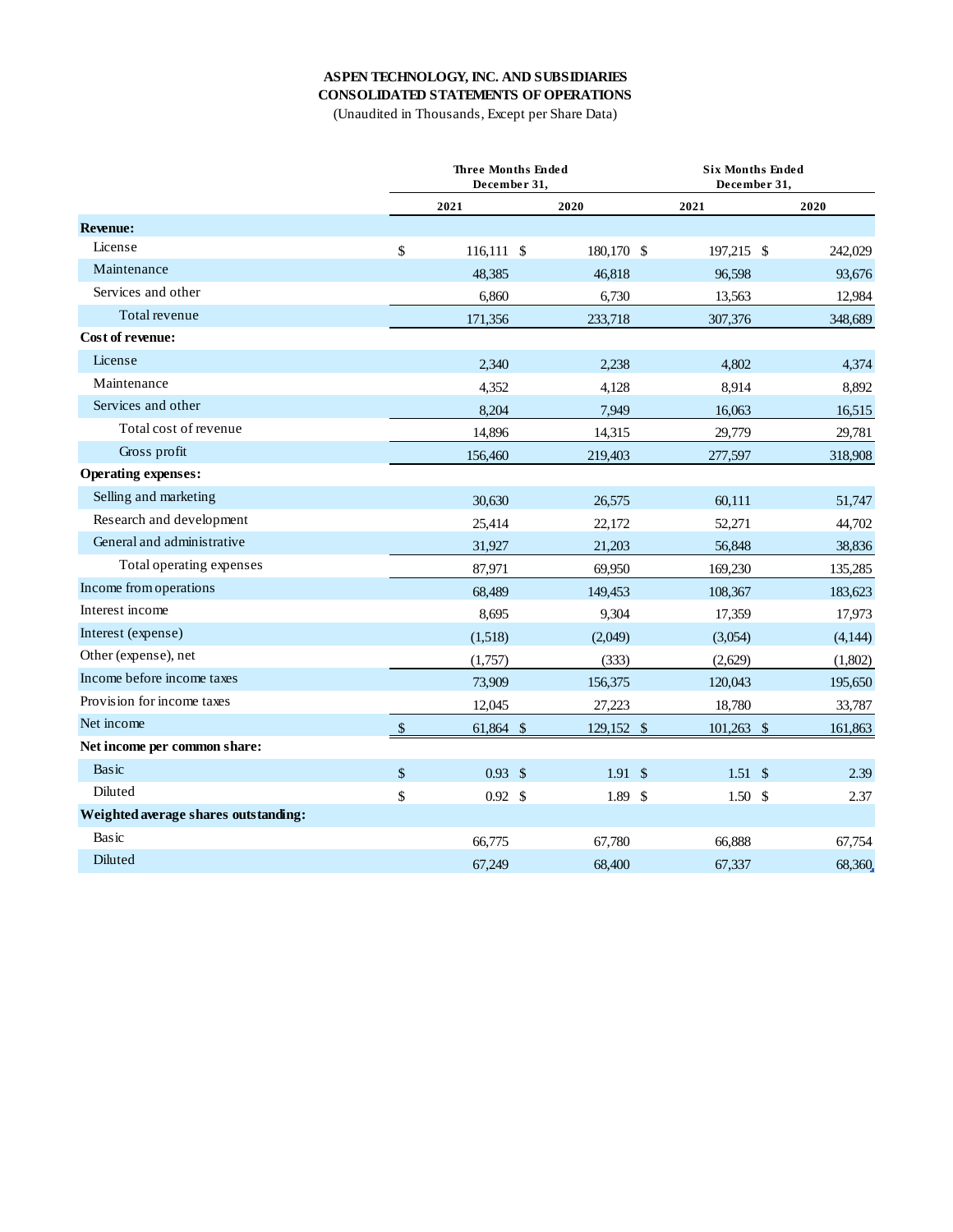#### **ASPEN TECHNOLOGY, INC. AND SUBSIDIARIES CONSOLIDATED BALANCE SHEETS**

(Unaudited in Thousands, Except Share and Per Share Data)

|                                                                                                                                         |               | December 31,<br>2021 | June 30,<br>2021           |
|-----------------------------------------------------------------------------------------------------------------------------------------|---------------|----------------------|----------------------------|
| <b>ASSEIS</b>                                                                                                                           |               |                      |                            |
| Current assets:                                                                                                                         |               |                      |                            |
| Cash and cash equivalents                                                                                                               | $\mathbb{S}$  | 211,399 \$           | 379,853                    |
| Accounts receivable, net                                                                                                                |               | 35,696               | 52,502                     |
| Current contract assets, net                                                                                                            |               | 324,710              | 308,607                    |
| Prepaid expenses and other current assets                                                                                               |               | 13,401               | 12,716                     |
| Prepaid income taxes                                                                                                                    |               | 2,696                | 14,639                     |
| Total current assets                                                                                                                    |               | 587,902              | 768,317                    |
| Property, equipment and leasehold improvements, net                                                                                     |               | 4,741                | 5,610                      |
| Computer software development costs, net                                                                                                |               | 1,202                | 1,461                      |
| Goodwill                                                                                                                                |               | 156,626              | 159,852                    |
| Intangible assets, net                                                                                                                  |               | 39,602               | 44,327                     |
| Non-current contract assets, net                                                                                                        |               | 448,331              | 407,180                    |
| Contract costs                                                                                                                          |               | 29,679               | 29,056                     |
| Operating lease right-of-use assets                                                                                                     |               | 29,984               | 32,539                     |
| Deferred tax assets                                                                                                                     |               | 2,145                | 2,121                      |
| Other non-current assets                                                                                                                |               | 3,718                | 3,537                      |
| Total assets                                                                                                                            | \$            | 1,303,930            | $\mathcal{S}$<br>1,454,000 |
|                                                                                                                                         |               |                      |                            |
| <b>LIABILITIES AND STOCKHOLDERS' EQUITY</b>                                                                                             |               |                      |                            |
| Current liabilities:                                                                                                                    |               |                      |                            |
| Accounts payable                                                                                                                        | \$            | 4,666 \$             | 4,367                      |
| Accrued expenses and other current liabilities                                                                                          |               | 44,637               | 50,575                     |
| Current operating lease liabilities                                                                                                     |               | 7,511                | 6,751                      |
| Income taxes payable                                                                                                                    |               | 42,457               | 3,444                      |
| Current borrowings                                                                                                                      |               | 24,000               | 20,000                     |
| Current deferred revenue                                                                                                                |               | 49,464               | 56,393                     |
| Total current liabilities                                                                                                               |               |                      |                            |
| Non-current deferred revenue                                                                                                            |               | 172,735              | 141,530                    |
| Deferred income tax liabilities                                                                                                         |               | 9,478                | 11,732                     |
| Non-current operating lease liabilities                                                                                                 |               | 139,914              | 193,360                    |
| Non-current borrowings, net                                                                                                             |               | 26,481               | 29,699                     |
| Other non-current liabilities                                                                                                           |               | 261,177              | 273,162                    |
| Commitments and contingencies                                                                                                           |               | 2,341                | 3,760                      |
|                                                                                                                                         |               |                      |                            |
| Series D redeemable convertible preferred stock, \$0.10 par value-<br>Authorized—3,636 shares as of December 31, 2021 and June 30, 2021 |               |                      |                            |
| Issued and outstanding—none as of December 31, 2021 and June 30, 2021                                                                   |               |                      |                            |
| Stockholders' equity:                                                                                                                   |               |                      |                            |
| Common stock, \$0.10 par value—Authorized—210,000,000 shares                                                                            |               |                      |                            |
| Issued—104,793,030 shares at December 31, 2021 and 104,543,414 shares at June 30, 2021                                                  |               |                      |                            |
| Outstanding-66,656,349 shares at December 31, 2021 and 67,912,160 shares at June 30, 2021                                               |               | 10,480               | 10,455                     |
| Additional paid-in capital                                                                                                              |               | 828,780              | 819,642                    |
| Retained earnings                                                                                                                       |               | 1,879,396            | 1,778,133                  |
| Accumulated other comprehensive income                                                                                                  |               | 4,336                | 9,026                      |
| Treasury stock, at cost-38,136,681 shares of common stock at December 31, 2021 and 36,631,254 shares at June 30, 2021                   |               | (2,031,188)          | (1,816,499)                |
| Total stockholders' equity                                                                                                              |               | 691,804              | 800,757                    |
| Total liabilities and stockholders' equity                                                                                              | $\mathcal{S}$ | 1,303,930            | $\mathbf{s}$<br>1,454,000. |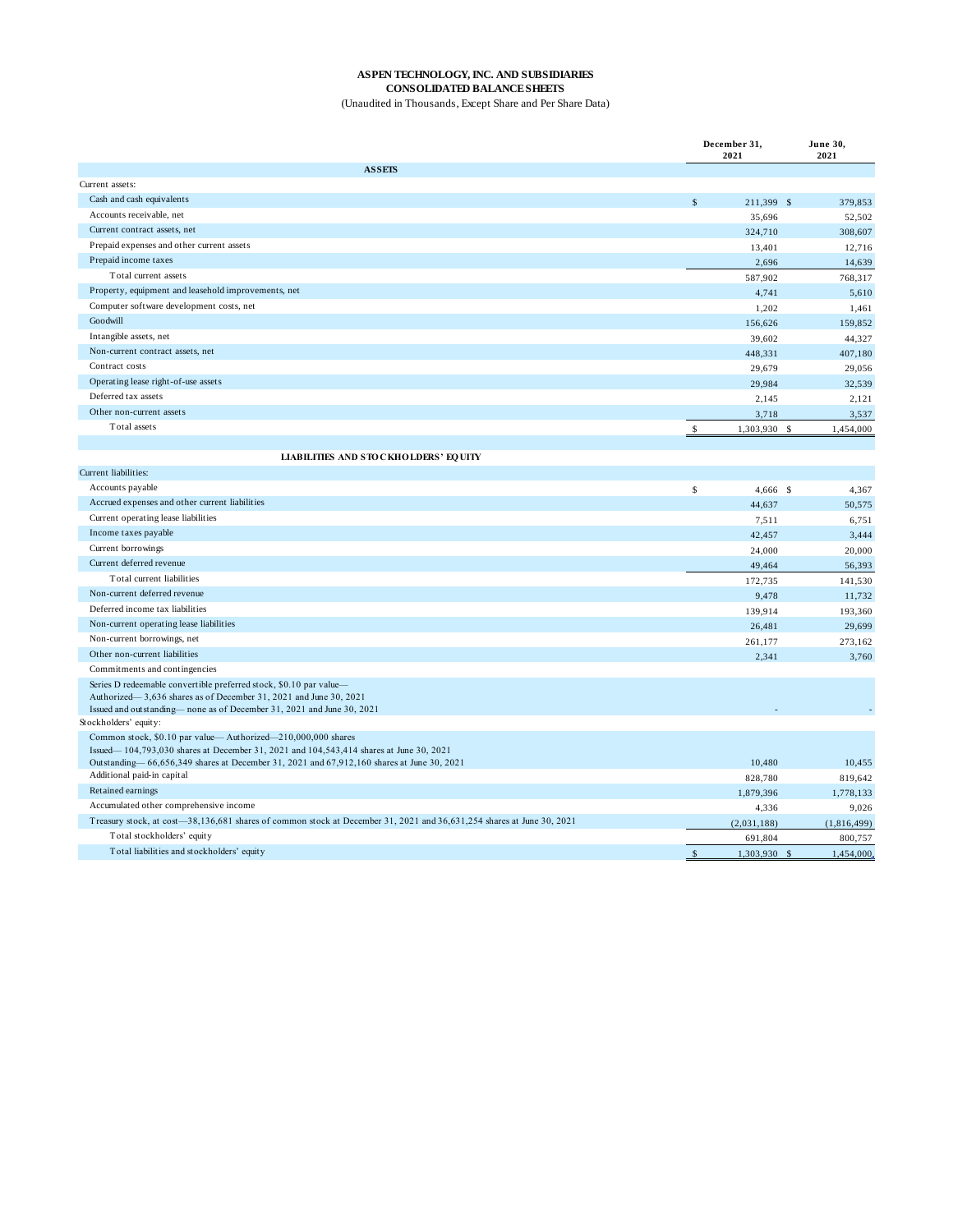#### **ASPEN TECHNOLOGY, INC. AND SUBSIDIARIES CONSOLIDATED STATEMENTS OF CASH FLOWS**

(Unaudited in Thousands)

|                                                                                                    |                    | <b>Three Months Ended</b><br>December 31. |            | <b>Six Months Ended</b><br>December 31. |            |  |  |
|----------------------------------------------------------------------------------------------------|--------------------|-------------------------------------------|------------|-----------------------------------------|------------|--|--|
|                                                                                                    |                    | 2021                                      | 2020       | 2021                                    | 2020       |  |  |
| Cash flows from operating activities:                                                              |                    |                                           |            |                                         |            |  |  |
| Net income                                                                                         | \$                 | 61,864 \$                                 | 129,152 \$ | $101,263$ \$                            | 161,863    |  |  |
| Adjustments to reconcile net income to net cash provided by operating activities:                  |                    |                                           |            |                                         |            |  |  |
| Depreciation and amortization                                                                      |                    | 2,688                                     | 2,523      | 5,471                                   | 4,857      |  |  |
| Reduction in the carrying amount of right-of-use assets                                            |                    | 2,643                                     | 2,414      | 5,109                                   | 4,779      |  |  |
| Net foreign currency losses                                                                        |                    | 1,556                                     | 591        | 2.307                                   | 2,054      |  |  |
| Stock-based compensation                                                                           |                    | 7,866                                     | 9,096      | 17,956                                  | 15,364     |  |  |
| Deferred income taxes                                                                              |                    | (87)                                      | 171        | (53, 439)                               | 212        |  |  |
| Provision for receivables                                                                          |                    | 395                                       | 1,616      | 1,477                                   | 4,736      |  |  |
| Other non-cash operating activities                                                                |                    | 441                                       | 205        | 772                                     | 407        |  |  |
| Changes in assets and liabilities:                                                                 |                    |                                           |            |                                         |            |  |  |
| Accounts receivable                                                                                |                    | 3,121                                     | 6,129      | 15,311                                  | 8,372      |  |  |
| Contract assets, net                                                                               |                    | (29, 504)                                 | (116,007)  | (59,058)                                | (123, 373) |  |  |
| Contract costs                                                                                     |                    | (367)                                     | 37         | (623)                                   | 321        |  |  |
| Lease liabilities                                                                                  |                    | (2,597)                                   | (2,572)    | (5,158)                                 | (5,235)    |  |  |
| Prepaid expenses, prepaid income taxes, and other assets                                           |                    | 2,625                                     | 1,942      | 12,415                                  | 42         |  |  |
| Accounts payable, accrued expenses, income taxes payable and other liabilities                     |                    | (5, 119)                                  | (1,558)    | 39,267                                  | (7,063)    |  |  |
| Deferred revenue                                                                                   |                    | (4,268)                                   | 4,100      | (9, 126)                                | 6,954      |  |  |
| Net cash provided by operating activities                                                          |                    | 41,257                                    | 37,839     | 73,944                                  | 74,290     |  |  |
| Cash flows from investing activities:                                                              |                    |                                           |            |                                         |            |  |  |
| Purchases of property, equipment and leasehold improvements                                        |                    | (406)                                     | (345)      | (659)                                   | (522)      |  |  |
| Payments for business acquisitions, net of cash acquired                                           |                    |                                           | (15,943)   |                                         | (15,943)   |  |  |
| Payments for equity method investments                                                             |                    | (234)                                     | 168        | (584)                                   | (166)      |  |  |
| Payments for capitalized computer software development costs                                       |                    | (152)                                     | (89)       | (330)                                   | (895)      |  |  |
| Net cash used in investing activities                                                              |                    | (792)                                     | (16,209)   | (1,573)                                 | (17,526)   |  |  |
| Cash flows from financing activities:                                                              |                    |                                           |            |                                         |            |  |  |
| Issuance of shares of common stock                                                                 |                    | 12,916                                    | 2,846      | 14,307                                  | 3,114      |  |  |
| Repurchases of common stock                                                                        |                    | (79, 690)                                 |            | (234, 043)                              |            |  |  |
| Payments of tax withholding obligations related to restricted stock                                |                    | (4,243)                                   | (2,279)    | (10, 296)                               | (4,107)    |  |  |
| Deferred business acquisition payments                                                             |                    | (1,210)                                   |            | (1,220)                                 |            |  |  |
| Repayments of amounts borrowed                                                                     |                    | (4,000)                                   | (123, 182) | (8,000)                                 | (127, 182) |  |  |
| Payments of debt issuance costs                                                                    |                    | (402)                                     |            | (402)                                   |            |  |  |
| Net cash used in financing activities                                                              |                    | (76, 629)                                 | (122, 615) | (239, 654)                              | (128, 175) |  |  |
| Effect of exchange rate changes on cash, cash equivalents, and restricted cash                     |                    | (613)                                     | 876        | (1, 171)                                | 1,104      |  |  |
| (Decrease) in cash, cash equivalents, and restricted cash                                          |                    | (36,777)                                  | (100, 109) | (168, 454)                              | (70, 307)  |  |  |
| Cash and cash equivalents, beginning of period                                                     |                    | 248,176                                   | 317,598    | 379,853                                 | 287,796    |  |  |
| Cash, cash equivalents, and restricted cash, end of period                                         | $\sqrt{5}$         | 211,399 \$                                | 217,489 \$ | 211,399 \$                              | 217,489    |  |  |
| Supplemental disclosure of cash flow information:                                                  |                    |                                           |            |                                         |            |  |  |
| Income taxes paid, net                                                                             | $\mathbf{\hat{S}}$ | 18,428 \$                                 | 27,965 \$  | 21,246 \$                               | 30,668     |  |  |
| Interest paid                                                                                      |                    | 1,305                                     | 2,096      | 2,638                                   | 4,217      |  |  |
| Supplemental disclosure of non-cash activities:                                                    |                    |                                           |            |                                         |            |  |  |
| Change in purchases of property, equipment and leasehold improvements included in accounts payable |                    |                                           |            |                                         |            |  |  |
| and accrued expenses                                                                               | \$                 | 11S                                       | $(224)$ \$ | $(107)$ \$                              | 57         |  |  |
| Change in repurchases of common stock included in accounts payable and accrued expenses            |                    |                                           |            | (4, 353)                                |            |  |  |
| Lease liabilities arising from obtaining right-of-use assets                                       |                    | 169                                       | 1,068      | 1,632                                   | 1,291      |  |  |
|                                                                                                    |                    |                                           |            |                                         |            |  |  |

|                                                                             |     | <b>Six Months Ended</b><br>December 31. |               |  |  |
|-----------------------------------------------------------------------------|-----|-----------------------------------------|---------------|--|--|
|                                                                             |     | 2021                                    | 2020          |  |  |
| Reconciliation to amounts within the unaudited consolidated balance sheets: |     | (Dollars in Thousands)                  |               |  |  |
| Cash and cash equivalents                                                   | \$. | 211.399 \$                              | 217,487       |  |  |
| Restricted cash included in other non-current assets                        |     |                                         | $\mathcal{D}$ |  |  |
| Cash, cash equivalents, and restricted cash, end of period                  |     | 211.399                                 | 217,489.      |  |  |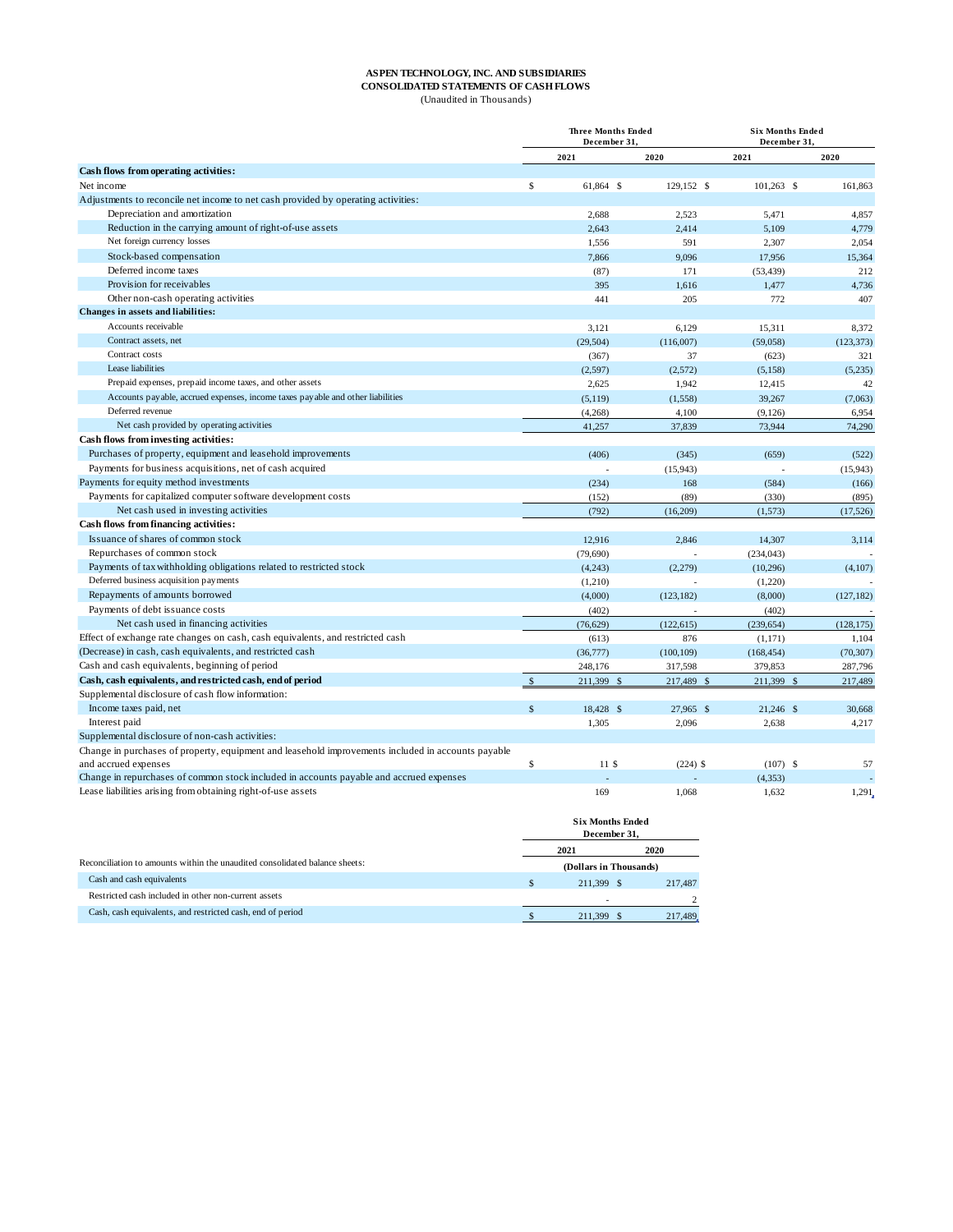#### **ASPEN TECHNOLOGY, INC. AND SUBSIDIARIES**

## **Reconciliation of GAAP to Non-GAAP Results of Operations and Cash Flows**

(Unaudited in Thousands, Except per Share Data)

|                                                            | <b>Three Months Ended</b><br>December 31, |  |            |  | <b>Six Months Ended</b><br>December 31, |  |           |  |
|------------------------------------------------------------|-------------------------------------------|--|------------|--|-----------------------------------------|--|-----------|--|
|                                                            | 2021                                      |  | 2020       |  | 2021                                    |  | 2020      |  |
| <b>Total expenses</b>                                      |                                           |  |            |  |                                         |  |           |  |
| GAAP total expenses (a)                                    | \$<br>102,867 \$                          |  | 84,265 \$  |  | 199,009 \$                              |  | 165,066   |  |
| Less:                                                      |                                           |  |            |  |                                         |  |           |  |
| Stock-based compensation (b)                               | (7, 866)                                  |  | (9,096)    |  | (17,956)                                |  | (15, 364) |  |
| Amortization of intangibles                                | (2,033)                                   |  | (1,865)    |  | (4,077)                                 |  | (3,610)   |  |
| Acquisition and integration planning related fees          | (13,787)                                  |  | (1,821)    |  | (17, 143)                               |  | (2, 384)  |  |
| Non-GAAP total expenses                                    | \$<br>79,181 \$                           |  | 71,483 \$  |  | 159,833 \$                              |  | 143,708   |  |
| <b>Income from operations</b>                              |                                           |  |            |  |                                         |  |           |  |
| GAAP income from operations                                | \$<br>68,489 \$                           |  | 149,453 \$ |  | 108,367 \$                              |  | 183,623   |  |
| Plus:                                                      |                                           |  |            |  |                                         |  |           |  |
| Stock-based compensation (b)                               | 7,866                                     |  | 9,096      |  | 17,956                                  |  | 15,364    |  |
| Amortization of intangibles                                | 2,033                                     |  | 1,865      |  | 4,077                                   |  | 3,610     |  |
| Acquisition and integration planning related fees          | 13,787                                    |  | 1,821      |  | 17,143                                  |  | 2,384     |  |
| Non-GAAP income from operations                            | \$<br>92,175 \$                           |  | 162,235 \$ |  | 147,543 \$                              |  | 204,981   |  |
| Net income                                                 |                                           |  |            |  |                                         |  |           |  |
| GAAP net income                                            | \$<br>61,864 \$                           |  | 129,152 \$ |  | $101,263$ \$                            |  | 161,863   |  |
| Plus:                                                      |                                           |  |            |  |                                         |  |           |  |
| Stock-based compensation (b)                               | 7,866                                     |  | 9,096      |  | 17,956                                  |  | 15,364    |  |
| Amortization of intangibles                                | 2,033                                     |  | 1,865      |  | 4,077                                   |  | 3,610     |  |
| Acquisition and integration planning related fees          | 13,787                                    |  | 1,821      |  | 17,143                                  |  | 2,384     |  |
| Less:                                                      |                                           |  |            |  |                                         |  |           |  |
| Income tax effect on Non-GAAP items (c)                    | (4,974)                                   |  | (2,684)    |  | (8,227)                                 |  | (4, 485)  |  |
| Non-GAAP net income                                        | \$<br>80,576 \$                           |  | 139,250 \$ |  | 132,212 \$                              |  | 178,736   |  |
| Diluted income per share                                   |                                           |  |            |  |                                         |  |           |  |
| GAAP diluted income per share                              | \$<br>$0.92 \text{ }$ \$                  |  | 1.89S      |  | 1.50 <sup>5</sup>                       |  | 2.37      |  |
| Plus:                                                      |                                           |  |            |  |                                         |  |           |  |
| Stock-based compensation (b)                               | 0.12                                      |  | 0.13       |  | 0.27                                    |  | 0.23      |  |
| Amortization of intangibles                                | 0.03                                      |  | 0.03       |  | 0.06                                    |  | 0.05      |  |
| Acquisition and integration planning related fees          | 0.21                                      |  | 0.03       |  | 0.25                                    |  | 0.03      |  |
| Less:                                                      |                                           |  |            |  |                                         |  |           |  |
| Income tax effect on Non-GAAP items (c)                    | (0.08)                                    |  | (0.04)     |  | (0.12)                                  |  | (0.07)    |  |
| Non-GAAP diluted income per share                          | \$<br>$1.20$ \$                           |  | $2.04$ \$  |  | $1.96$ \$                               |  | 2.61      |  |
| Shares used in computing Non-GAAP diluted income per share | 67,249                                    |  | 68,400     |  | 67,337                                  |  | 68,360    |  |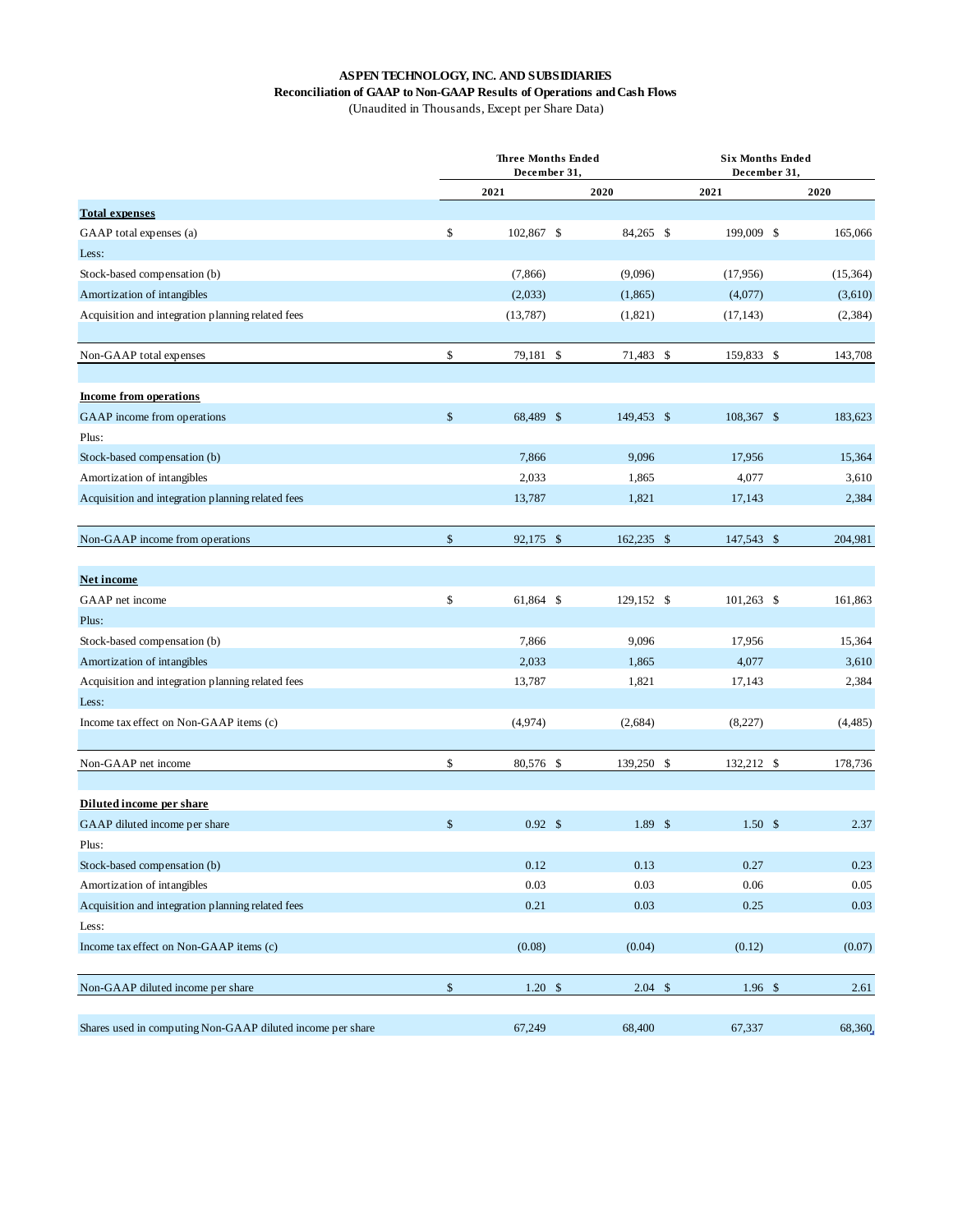|                                                              | <b>Three Months Ended</b><br>December 31, |  |           |  | <b>Six Months Ended</b><br>December 31. |  |         |
|--------------------------------------------------------------|-------------------------------------------|--|-----------|--|-----------------------------------------|--|---------|
|                                                              | 2021                                      |  | 2020      |  | 2021                                    |  | 2020    |
| <b>Free Cash Flow</b>                                        |                                           |  |           |  |                                         |  |         |
| Net cash provided by operating activities (GAAP)             | $41.257$ \$                               |  | 37,839 \$ |  | 73.944 \$                               |  | 74,290  |
| Purchases of property, equipment and leasehold improvements  | (406)                                     |  | (345)     |  | (659)                                   |  | (522)   |
| Payments for capitalized computer software development costs | (152)                                     |  | (89)      |  | (330)                                   |  | (895)   |
| Acquisition and integration planning related payments        | 11.223                                    |  | 616       |  | 12,000                                  |  | 907     |
| Free cash flow (non-GAAP)                                    | 51.922 \$                                 |  | 38.021 \$ |  | 84.955 \$                               |  | 73,780. |

(a) GAAP total expenses

|                            | <b>Three Months Ended</b><br>December 31, |           |  |           | <b>Six Months Ended</b><br>December 31. |  |         |  |
|----------------------------|-------------------------------------------|-----------|--|-----------|-----------------------------------------|--|---------|--|
|                            |                                           | 2021      |  | 2020      | 2021                                    |  | 2020    |  |
| Total costs of revenue     |                                           | 14.896 \$ |  | 14,315 \$ | 29,779 \$                               |  | 29,781  |  |
| Total operating expenses   |                                           | 87.971    |  | 69.950    | 169.230                                 |  | 135,285 |  |
| <b>GAAP</b> total expenses |                                           | 102,867   |  | 84,265 \$ | 199,009                                 |  | 165,066 |  |

(b) Stock-based compensation expense was as follows:

|                                | <b>Three Months Ended</b><br>December 31, |          |      |            |           | <b>Six Months Ended</b><br>December 31, |        |  |  |
|--------------------------------|-------------------------------------------|----------|------|------------|-----------|-----------------------------------------|--------|--|--|
|                                | 2021                                      |          | 2020 |            | 2021      |                                         | 2020   |  |  |
| Cost of maintenance            |                                           | 149S     |      | 122S       | 354S      |                                         | 438    |  |  |
| Cost of services and other     |                                           | 226      |      | 351        | 506       |                                         | 801    |  |  |
| Selling and marketing          |                                           | 1,774    |      | 1,612      | 3,637     |                                         | 2,856  |  |  |
| Research and development       |                                           | 1,734    |      | 2,449      | 3,732     |                                         | 4,171  |  |  |
| General and administrative     |                                           | 3,983    |      | 4,562      | 9,727     |                                         | 7,098  |  |  |
| Total stock-based compensation |                                           | 7,866 \$ |      | $9,096$ \$ | 17,956 \$ |                                         | 15,364 |  |  |

(c) The income tax effect on non-GAAP items for the three and six-months ended December 31, 2021 and 2020, respectively, is calculated utilizing the Company's statutory tax rate of 21 percent.